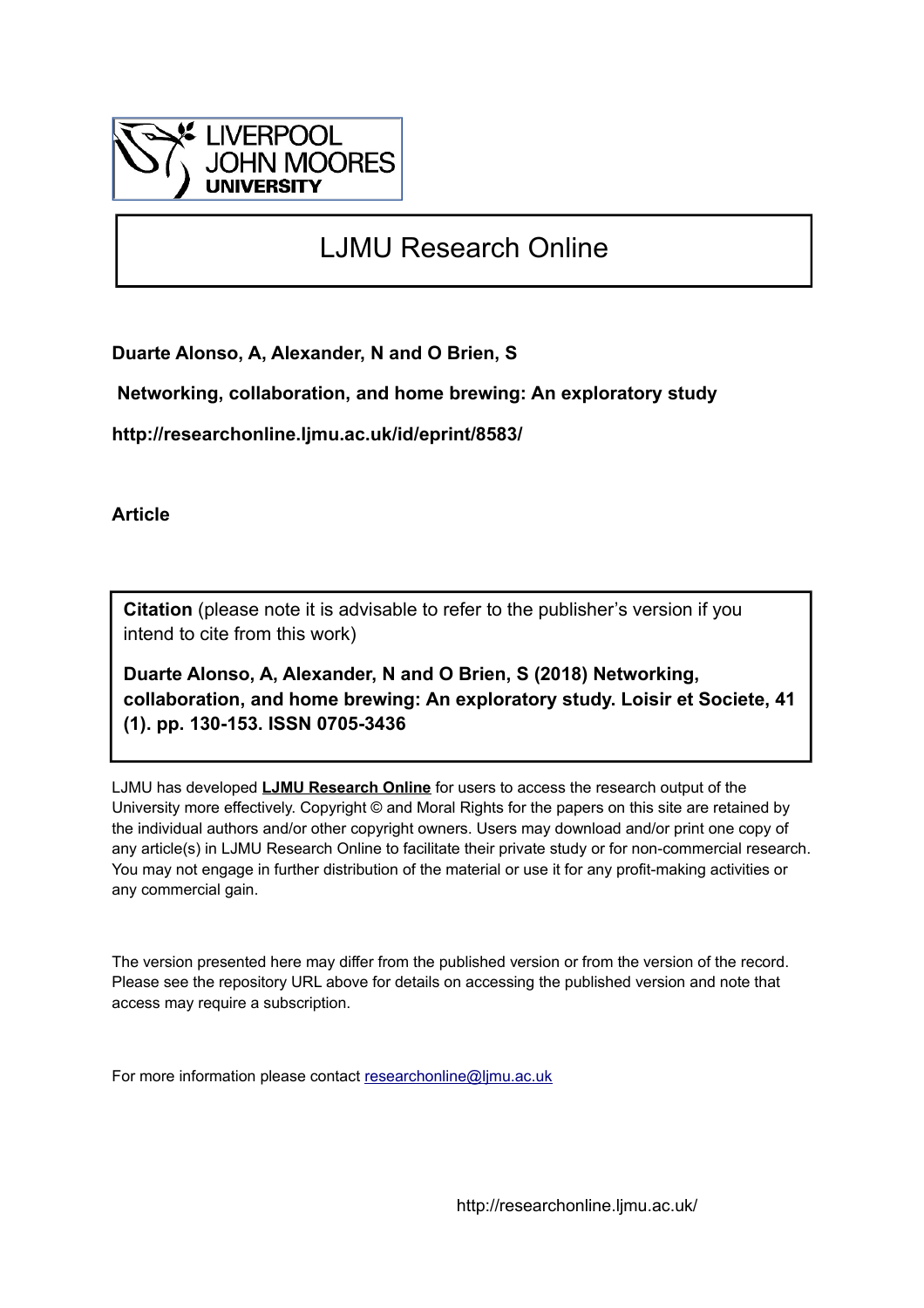# **Networking, collaboration, and home brewing: An exploratory study**

# **Abstract**

This exploratory study contributes to the academic leisure literature, examining perceived benefits from and barriers to networking and collaboration among home brewers, employing social exchange theory (SET) and the theory of collaboration (TOCL). Sharing basic knowledge of recipes, camaraderie, and mutual support in home brewing activities were main perceived benefits, and lack of time and geographic isolation challenges of networking. Quality improvements, gains in strategic knowledge, and learning alongside others were key beneficial outcomes from collaboration; again, lack of time, and perceptions of giving more than receiving from collaboration were main perceived challenges. Alignments between various tenets of the theories and the findings were revealed, for instance, concerning value, reward, outcome and transaction (SET), stakeholders of a problem domain and interactive process (TOCL). The study will discuss practical and theoretical implications that could be considered in and guide future leisure studies; in addition, new research avenues will be suggested.

**Keywords**: Home brewing, networking, collaboration, social exchange theory, theory of collaboration, leisure

# **Introduction**

Similar to the emergence of the craft brewing industry in different nations (Cannatelli, Pedrini, & Grum,o 2015; McLaughlin, Reid, & Moore, 2014; Reid, McLaughlin, & Moore 2014; Rogerson & Collins, 2015), home brewing is also a leisure activity that is drawing the attention of many adepts. In the United States, for instance, the number of home brewers is estimated to be over 1.2 million (American Homebrewers Association, AHA, 2016). Accompanying this apparent popularity, there has been a consistent growth of home brewing equipment sales. Indeed, the AHA (2014) reported an almost one-fourth increase in equipment sales in 2013; overall, gross revenue grew by 10.3 percent in the same year. More recent reports also confirm that home brewing is growing substantially in the United Kingdom (Clifton, 2016; Wells, 2015), and New Zealand (Hill, 2016). In Australia, where this study's research was carried out, a home brewing community has developed (Oliver, 2012), and today, home brewing attracts many thousands of dedicated individuals (The Courier, 2017).

Home brewing has been defined as a hobbyist or amateur brewing activity, which takes place in non-commercial locations, and for non-sale purposes, such as in a workshop, at home, and/or carried out in social groups in specific locations (Murray, 2009). Home brewing is considered a 'serious leisure' activity (Murray & O'Neill, 2015; Thurnell-Read, 2016). Serious leisure refers to the pursuit of a hobbyist, volunteer, or amateur activity that individuals consider fulfilling, interesting, or substantial to launch themselves on, thereby expressing or acquiring knowledge, experience, or special skills (Stebbins, 2007). Leisure, on the other hand, is conceptualised as "the amount of activities/time spent outside obligated work time and/or engagement in leisure as subjectively defined" (Newman, Tay, & Diener, 2014, p. 559).

Although to a very limited extent, the associations between home brewing, social networks and relationships has been suggested in the literature. First, Olsen, Murphy, and Ro's (2014) research highlights the significance of social groups and connectivity in home brewing, not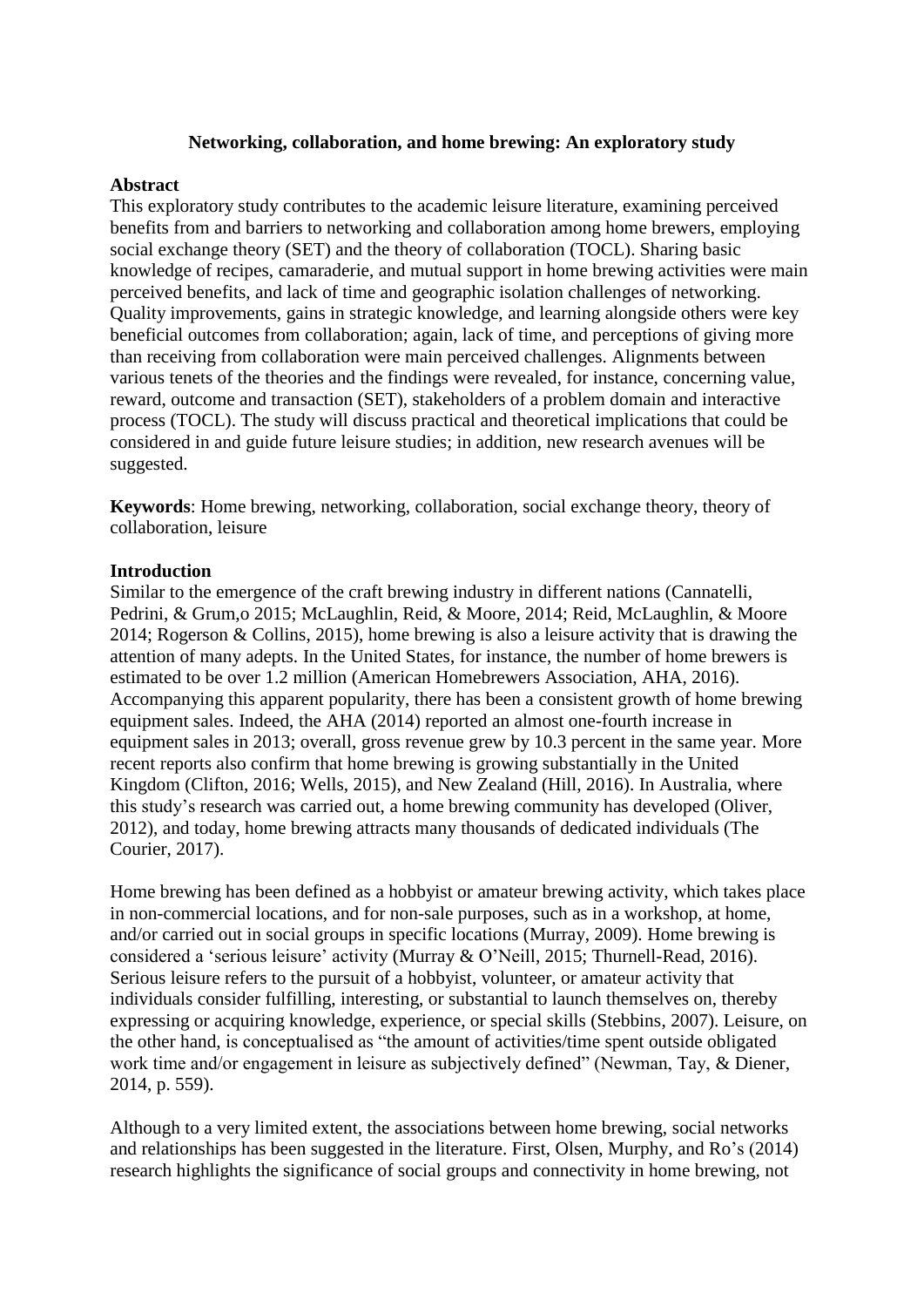only sharing the final product with relatives or friends, but also meeting with other home brewers at events, or when educational opportunities arise. Second, and similarly, Murray and O'Neill (2015) recognise social aspects intrinsically related to home brewing, including the relevance of competitions, product sampling, or club memberships, which are sources of interaction and engagement among brewers. Furthermore, due to scientific and technical reasons, home brewing can be immersive and absorbing for brewers; however, the social aspect of engagement can act as both a satisfier and motivator for participants" (Murray & O'Neill, 2015).

While the above studies highlight the links between home brewing, social exchanges, and social networks, to date, these aspects have not been fully explored in the leisure literature, including among hobby brewers. Similarly, contemporary leisure research has neglected the significance of collaboration within the context of home brewing. Narrowing the knowledge gap regarding these two dimensions could better inform those individuals already engaged or planning future involvement in home brewing. In addition, new knowledge could be insightful for brewing club members, managers and organisers of leisure activities, as well as for researchers.

Added new information on networking and collaboration could identify patterns of behaviour between home brewing and craft brewers, which could also be useful for craft brewing business operators. Indeed, according to Murray and O'Neill (2012), home brewers have helped drive the success of micro brewpubs in the United States. Furthermore, Olsen et al.'s (2014) research findings identify a commercial implication for businesses engaging with members of this group, when they suggest that businesses should provide a social platform, for home brewers to share their craft beer product with others.

This exploratory study will contribute to the leisure literature and to theory in various forms. First, the study examines both networking and collaborating among home brewers based in Australia, where this serious leisure activity has remained under-researched. In particular, the study will investigate the following research questions (RQs):

- RQ1: How do home brewers benefit from networking?
- RQ2: What are their main perceived barriers to networking?
- RQ3: How do they benefit from collaborating?
- RQ4: What are their main perceived barriers to collaborating?

Differences between various demographic categories, including participants' age groups, their geographic location, the size of home brewing groups, and benefits from and barriers to networking and collaborating will also be explored.

The findings of this exploratory study, especially those addressing the above questions, will be beneficial for various stakeholders. For example, specific perceived benefits from networking and collaborating could emphasise the importance of engaging in creative, handson activities for individuals and members of their community. Overall, participants' perceived benefits could be considered by community development agencies and individuals involved in these organisations, reinforcing and supporting leisure activities to strengthen social ties, nurture self-development and creativity. Similarly, differences in perceptions among participant groups regarding networking and collaborating could also be informative, in identifying strengths or needs of certain groups. Furthermore, the gathered information could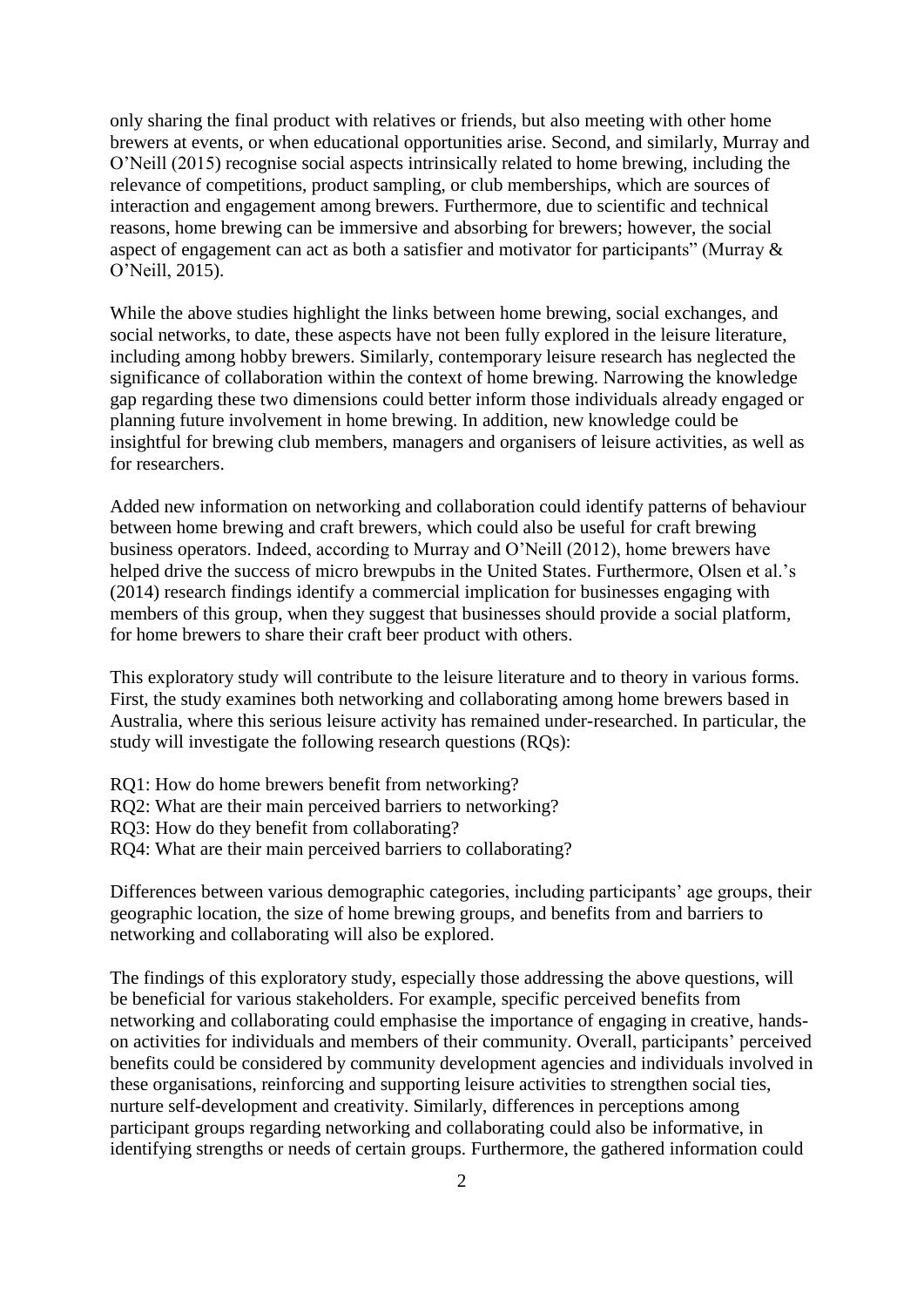be considered in the planning and development of other leisure activities with similar practical objectives.

The adoption of social exchange theory (Blau, 1986, 1994; Homans, 1958) and the theory of collaboration (Wood & Gray, 1991) represents theoretical contribution of this study. This contribution is illustrated through the examination of the following additional RQs:

RQ5: How do the chosen theoretical frameworks contribute to a greater understanding of RQ5a: Networking among home brewers? RQ5b: Collaboration among home brewers?

## **Networking, collaboration and social exchange**

Definitions are very important in the process of theory building (Wacker, 1998; Woods & Gray, 1991); hence, key elements associated with the themes under study will be defined. According to Mandell (2001), practitioners and researchers use network, collaboration and partnership interchangeably, ignoring their differences in many variables, such as relative stability, number of parties involved, and degree of interdependence. To avoid such overlaps, the following paragraphs will present formal definitions of networking and collaboration.

First, Gilmore and Carson (1999) conceptualise networking as "the actual process of liaison with contacts within the network" (p. 31). A network is composed of connections and nodes, whereas a social network is formed by indirect and direct ties, from either one actor, or a collection of actors (Gilmore and Carson, 1999). Furthermore, networking behaviours are defined as individuals' attempts to establish and maintain relationships with other individuals who can potentially assist them in their career or work (Forret & Dougherty, 2001, 2004). Networking is therefore beneficial, in improving various aspects of individuals' personal life (Forret & Dougherty, 2004).

Second, among different proposed definitions, Roberts and Bradley (1991) refer to collaboration as "…a temporary social arrangement in which two or more social actors work together toward a singular common end" (p. 212). Thus, collaboration demands the transmutation of ideas, social relations or materials to attain that end (Roberts & Bradley, 1991). Gray (1989) defines collaboration as the process through which groups that identify "different aspects of a problem can constructively… search for solutions that go beyond their own limited vision of what is possible" (p. 5).

In turn, social exchange refers to voluntary actions by people motivated by gains they expect to obtain from others (Blau, 1986); social exchange is therefore associated with relationships that entail future, unspecified obligations (Konovsky & Pugh, 1994). For instance, social exchange may take place when donations are made to gain approval from peers, or to receive expressions of deference and gratitude from recipients (Blau, 1986). Exchange processes utilise self-interest of people "to produce a differentiated social structure within which norms tend to develop" (Blau, 1986, p. 92). These norms require from individuals to prioritise the interests of the collectivity or group, as opposed to their own (Blau, 1986).

## **Theoretical concepts**

In view of their significance to the present research, social exchange theory and the theory of collaboration will be adopted as tools contributing to a more rigorous analysis and a deeper understanding of networking and collaboration among individuals engaged in home brewing.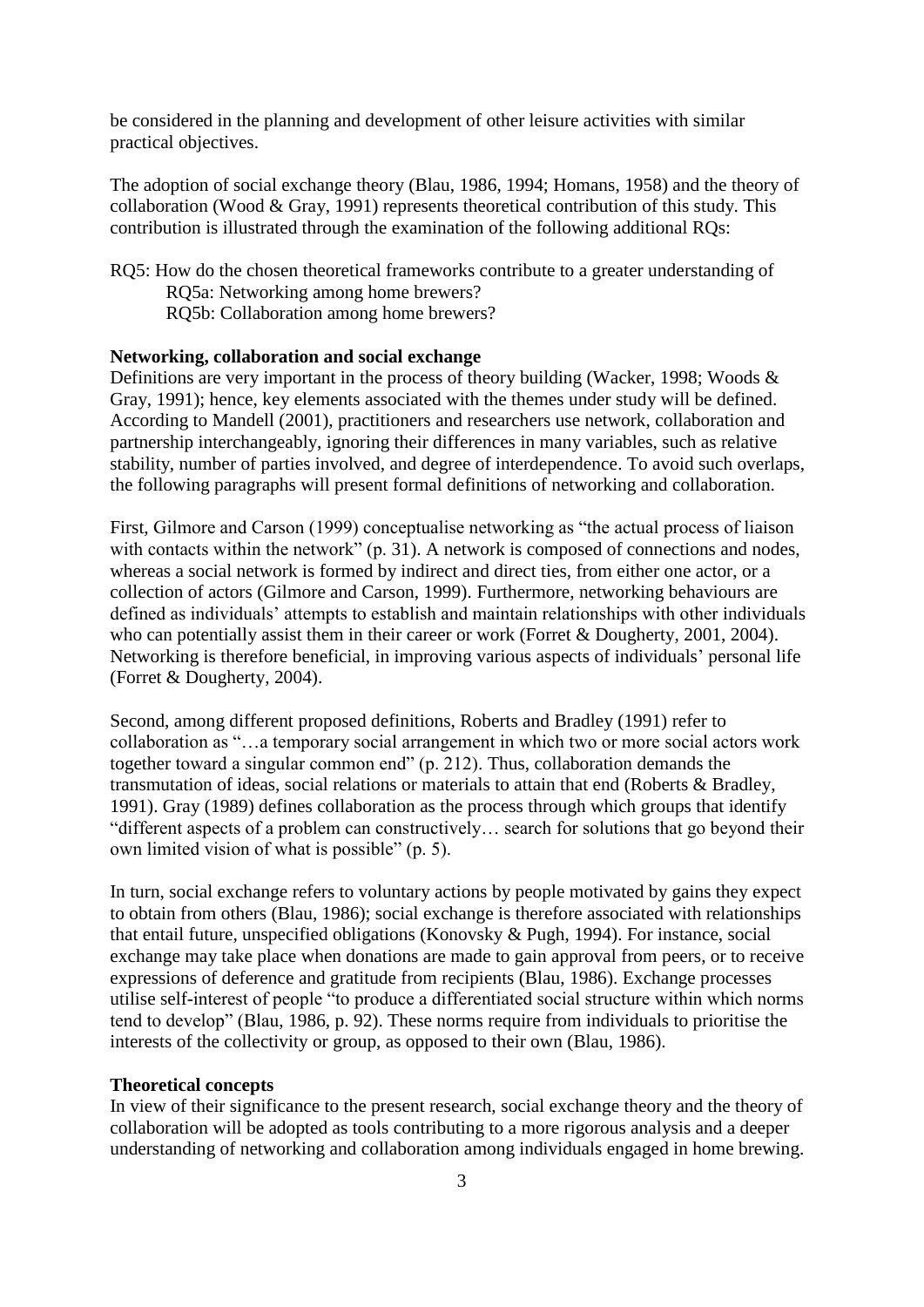In the absence of academic literature specifically focusing on networking and collaboration among home brewers, craft brewing research (e.g., McGrath & O'Toole, 2013; Plummer, Telfer, & Hashimoto, 2005; Plummer et al., 2006) will be considered. This decision is also based on the links between home and craft brewing, with Murray and O'Neill's (2012) highlighting the contribution of United States' home brewers in contributing to the success of the micro brewpub sector.

#### *Social exchange theory (SET)*

Several associations between networking, social exchange, including the notion of individuals forming relationships with others (Forret  $&$  Dougherty, 2001), and motivations to attain gains from such relationships (Blau, 1986) justify the consideration of SET in this research. Uehara (1990) explains that SET has the potential to facilitate understanding of complex relationships among interaction, support, and structure, and "social exchange theorists are fundamentally concerned with the implications of exchange for the solidarity of the group" (p. 524).

Emerson (1976) highlights the vocabulary of SET, which includes cost, reward, value, resource, reinforcement, transaction, outcome, profit, and comparison level. Moreover, SET depicts a cost benefit analysis concerning social interaction; if exchanges are considered beneficial, then individuals will be willing to enter exchange relationships (Dwyer, Hiltz, & Passerini, 2007). An analogy between the vocabulary of SET and craft brewing research can be suggested in the work of Plummer et al. (2005). Indeed, these authors found that forming a group of partnerships between breweries contributed to a variety of positive outcomes. These outcomes ranged from tangible aspects, such as selling more beer, to intangible, including attracting visitors to the region, or instilling a sense of pride among brewery operators.

Conversely, social interaction has emerged strongly in consumer research, with Thomé, Pirangy Soares, and Ventura Moura (2017) identifying three predominant types of young beer consumers: the inductor, the induced, and the sophisticated beer consumer. The inductor can influence beer consumption through his/her opinions; in contrast, the induced can be persuaded to consume a particular beer brand by others' opinions. Furthermore, the sophisticated type is not influenced by- and does not take- other individuals' opinions when choosing a beer brand (Thomé et al., 2017). Importantly, these findings suggest that beer consumption activities within the induced consumer type are based on social relations characterised by very strong ties.

Some of the statements of SET (Homans, 1958) indicate that social behaviour consists of an exchange of both non-material and material goods, as symbols of prestige and approval. Thus, SET describes interpersonal interactions in terms of reciprocity of reward and resource (Hu and Kettinger, 2008). Individuals giving considerably to others also try to receive much from them, and those receiving substantially are under pressure to reciprocate (Homans, 1958). This process of influences eventually reaches a point of equilibrium, whereby exchanges balance out. Homans (1958) explains that, for individuals engaged in exchanges, what they give may cost them, just as what they receive may be a reward, and their behaviour changes less as profits or rewards less costs tend to be maximised.

A further illustration from craft beer tourism research complements some of Homans's (1958) points. In fact, Plummer et al. (2006) highlighted the complexity partnerships face that can breed conflict, and even lead to the demise of a previously successful beer trail. Such complexity can result from broad competing interests, which, due to the apparent rapid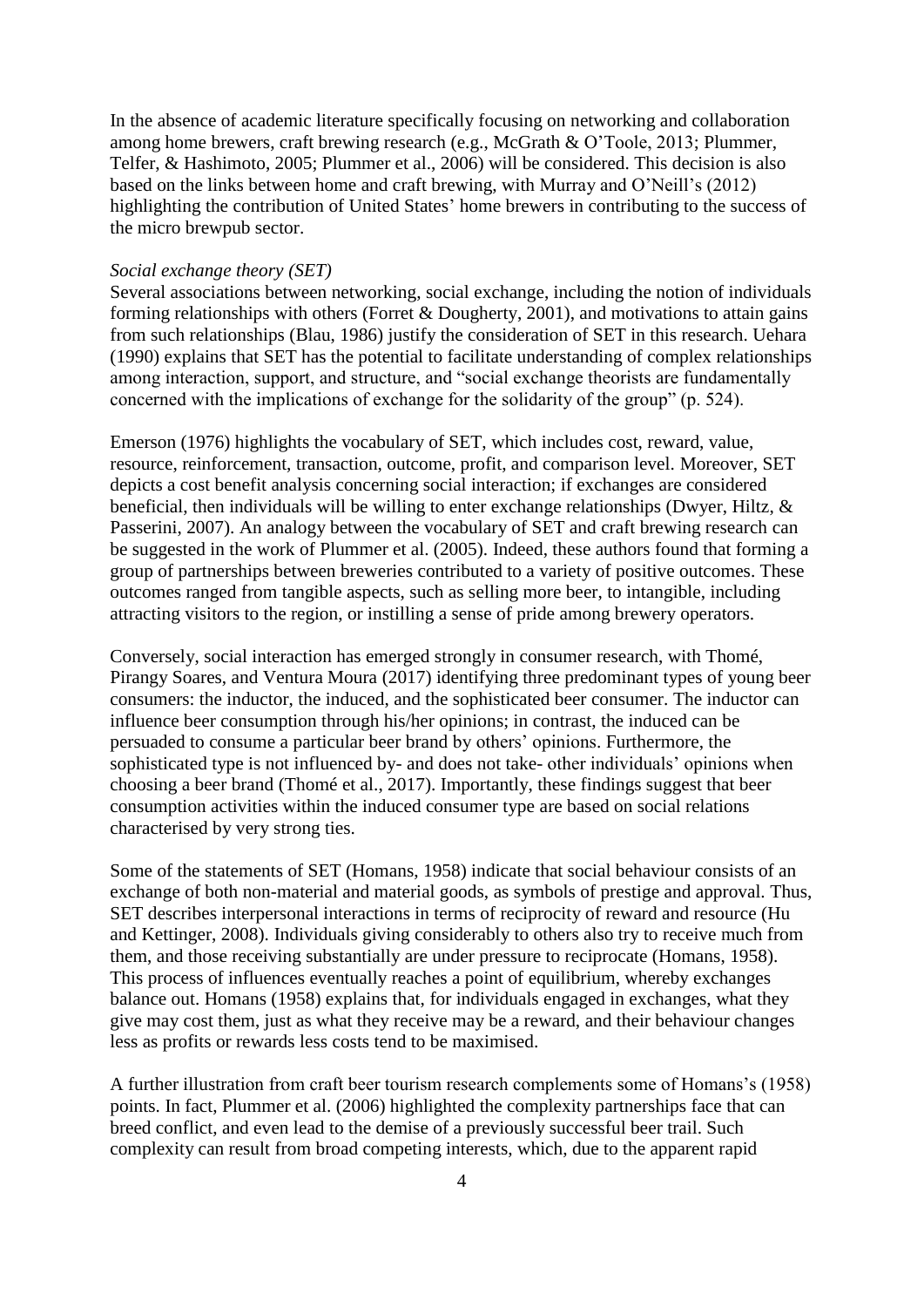success of partnerships and business, are suggested to result in limited appreciation and reflection of existing collaborative efforts (Plummer et al., 2006). Without these key elements, partners may seek benefits more individually, as opposed to by collaborating with one another.

Because there are no legal obligations to return any benefits received, initially, new acquaintances must "prove themselves trustworthy in social exchange" (Blau, 1994, p. 155). This situation is initiated through a slow process involving exchange relationships, predominantly minor transactions that entail or demand little risk and trust (Blau, 1994). Mutual discharge of reciprocation and obligations can benefit both parties, and, as favours are repeatedly reciprocated between them, trustworthiness increases (Blau, 1994). Some of these notions are strongly associated with research conducted among craft brewers, many of whom had a background in home brewing (McGrath & O'Toole, 2013), which underscores factors enabling the development of network capability. Among these factors, McGrath and O'Toole (2013) revealed the creation of opportunities through relationships, a stronger sense of community, and benefits from information sharing.

# *The theory of collaboration (TOCL)*

The significance of collaborative relationships in the craft-brewing sector (e.g., Plummer et al., 2005, 2006) also supports the adoption of the TOCL in this study. In one of the most prominent studies seeking to develop the theory, Wood and Gray (1991) propose a refinement of Gray's (1989) definition of collaboration. This refinement postulates that collaboration takes place "when a group of autonomous stakeholders of a problem domain" (p. 146) become involved in interactive processes, using shared norms, structures, and rules, to decide or act on issues associated with the domain. Wood and Gray (1991) divide the above-refined definition into several parts:

*Stakeholders of a problem domain* are represented by organisations or groups with vested interests in the problem domain. At the start of a collaborative relationship, these groups may have differing or common interests; as collaboration continues, these interests may be redefined or may change (Wood & Gray, 1991). In the case of home brewers, the problem domain is illustrated by their passion in engaging in their leisure activity, an extension of which is the ultimate goal to create a quality product that can be enjoyed with other brewers, friends, and family members.

*Autonomy* is crucial for understanding collaboration. Indeed, stakeholders maintain "independent decision-making powers" (Wood & Gray, 1991, p. 146), also when they commit to abide by common rules in their collaborative pursuits. While arguably many home brewers socialise or network with other individuals sharing similar interests, ultimately they follow their individual desires or personalised ways to brew their products. This notion is supported by research in the craft brewing industry (Bruski, 2014), where the design of many craft beer labels highlights an individualistic tradition, as well as individual creativity.

*Interactive process*, which refers to an existing "change-oriented relationship of some duration" (Wood & Gray, 1991, p. 148), and assumes the involvement of all participants in that relationship. This process exists among home brewers, for instance, as members of a brewing club, or through team brewing efforts. Similarly, in the craft-brewing sector, Plummer et al. (2005) identified the significance of interactive processes in helping develop a sustainable beer trail.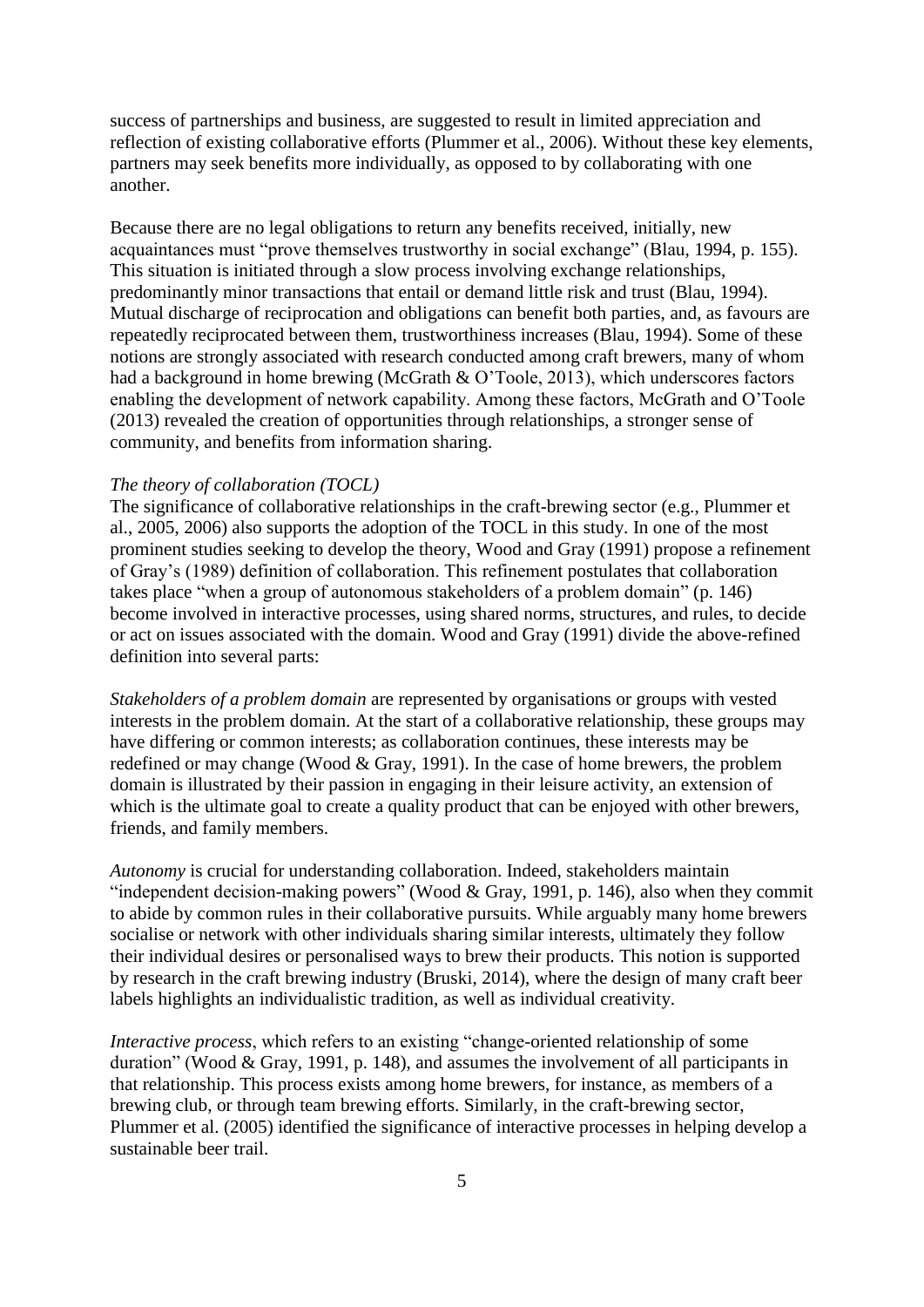In addition, Maciel and Wallendorf (2012) used the analogy of home brewers to emphasise the significance of 'productive consumers'. Moreover, one characteristic of this group is "to conspicuously display their work-like leisure and its handmade output to demonstrate distinctiveness" (p. 644). For example, home brewers may take their leisure activity beyond domestic production, and consider public settings, including brewing clubs. During this interaction process, they may receive recognition for their creativity that would otherwise be rare in their jobs (Maciel and Wallendorf, 2012).

*Shared rules, norms, and structures* may be implicit in collaborative relationships "when participants already share a negotiated order" (Wood & Gray, 1991, p. 148). Frequently, however, participating stakeholders will have to agree on the norms and rules governing interactive processes. While arguably an informal protocol, home brewers collaborating and networking with one another may have implicit ground rules they need to adhere by. Such principles and structures may also apply among craft brewers. For instance, McGrath and O'Toole (2013) mentioned participation of brewers in various coordinated events, or developing marketing systems with retailers, all of which entail the development of structures, norms and rules to adhere to.

*Action or decision* is required from participants, especially given that achieving objectives is a desired aim from collaborating; indeed, collaboration merely exists as long as- or ifstakeholders engage in processes directed toward decision or action (Wood & Gray, 1991).

*Domain orientation* suggests that participants should aim or consider their decisions, actions, and processes towards matters associated with the problem domain that was an initial reason to bring them together as a group.

*Outcomes* become apparent from the different ways toward which participants direct or manage collaboration efforts (Wood & Gray, 1991).

These last three elements also are associated with the contemporary craft brewing and leisure literature. For example, in the case of craft beer trail development (Plummer et al., 2005), collaboration was perceived in terms of having formal and informal links (action or decision). Furthermore, domain orientation and outcomes were evident in the establishment of the Ale trail, and by referring visitors to the different breweries, respectively. In the case of home brewers, action or decision may be reflected through brewing beer collaboratively as a group, or in a beer club. Domain orientation is suggested as the activity of brewing, which may involve more than producing craft beer, to include camaraderie, socialising, and learning/sharing. The final product (beer), improvements (quality, processes), and the strengthening of ties among home brewers are part of the outcomes.

Domain orientation and outcomes are also implicitly suggested by Rodgers and Taves (2017), when they underline the establishment of regional and national networks among United States' home brewers, which facilitates a certain level "of consistency in knowledge practices" (p. 132). Moreover, both home and microbrewer groups are connected to a wider beer brewing culture, which overtime has evolved into a collaborative, multiorganised, "and systematic shared web of knowledge" (p. 128).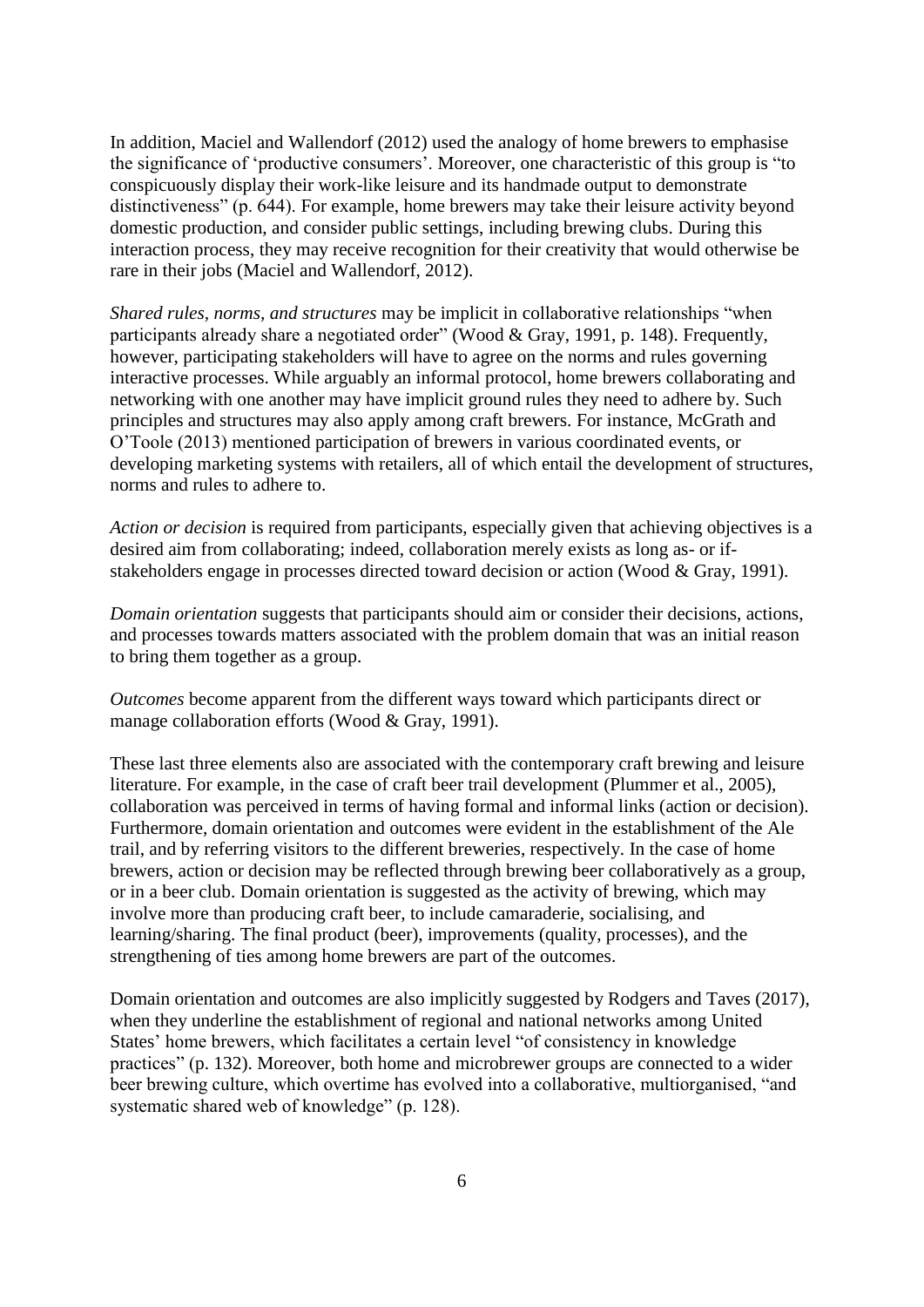Despite the potential of both SET and TOCL, these theoretical frameworks have been only sporadically adopted in contemporary leisure research, and less so to study such serious leisure pursuits as home brewing. The present research makes an important practical and theoretical contribution, examining networking and collaboration among home brewers, employing SET and the TOCL.

## **Methods**

The main objective of this study is to investigate the benefits from and the barriers to networking and collaboration among home brewers through the lens of SET and the TOCL. The study therefore contributes empirically and theoretically to the leisure literature, first, by examining home brewers, and second, by adopting the above theoretical frameworks and by proposing a refinement in the context of home brewing. Apart from two very recent studies conducted in the United States (Murray & O'Neill, 2015) and the United Kingdom (Thurnell-Read, 2016), home brewing has received very limited attention from the leisure literature. The present research provides a component of originality, by focusing on home brewers engaged in this activity in Australia. To date, while few sources (Oliver, 2012; The Courier, 2017) have identified the growth in popularity of home brewing in Australia, academic studies focusing on this serious leisure activity in this country are inexistent.

The study is structured around deductive reasoning, or drawing conclusions from logical steps of reasoning, whereby these steps follow from the previous (Ennis, 1969; Simon, 1996). According to Clark (1969), the identifiable stages of deductive reasoning are: a) comprehending the propositions, and b) the question, c) searching for information to address the question, and d) producing an answer.

In seeking information to address the different research questions, the research team considered various avenues to gather data. One fundamental avenue was represented by the practical knowledge of home brewing of one of the authors, together with years of involvement with home brewing clubs and their members. These key resources, coupled with this author's extensive visitation of home brewing and craft brewing events, facilitated the identification of six home brewing clubs in Australia. These clubs were contacted by email correspondence in April of 2015. The message informed the clubs' management of the objectives of the research, and asked for their support in the data gathering process. While no access was granted to contact club members directly, the clubs' representatives agreed to disseminate a URL link among their membership; this link would direct them to an online questionnaire.

The decision to employ an online questionnaire to gather data was mainly based on the significant barriers to identify individual home brewers, including home brewing club members. In addition, financial, logistic, time and other challenges limited travel to various Australian states to interview unidentifiable home brewers, thus, preventing the research team from utilising other forms of data collection.

For this study, the questionnaire was divided into various sections, with the first focusing on participants' demographic information, such as age group, main occupation, or state of residence (Table 1). Section two (Table 2) sought to collect information of home brewing involvement, including approximate yearly craft beer production, years of involvement in home brewing, and number of individuals participants home brewed with. Section three (Table 3) investigated perceived benefits from and challenges to networking, and section four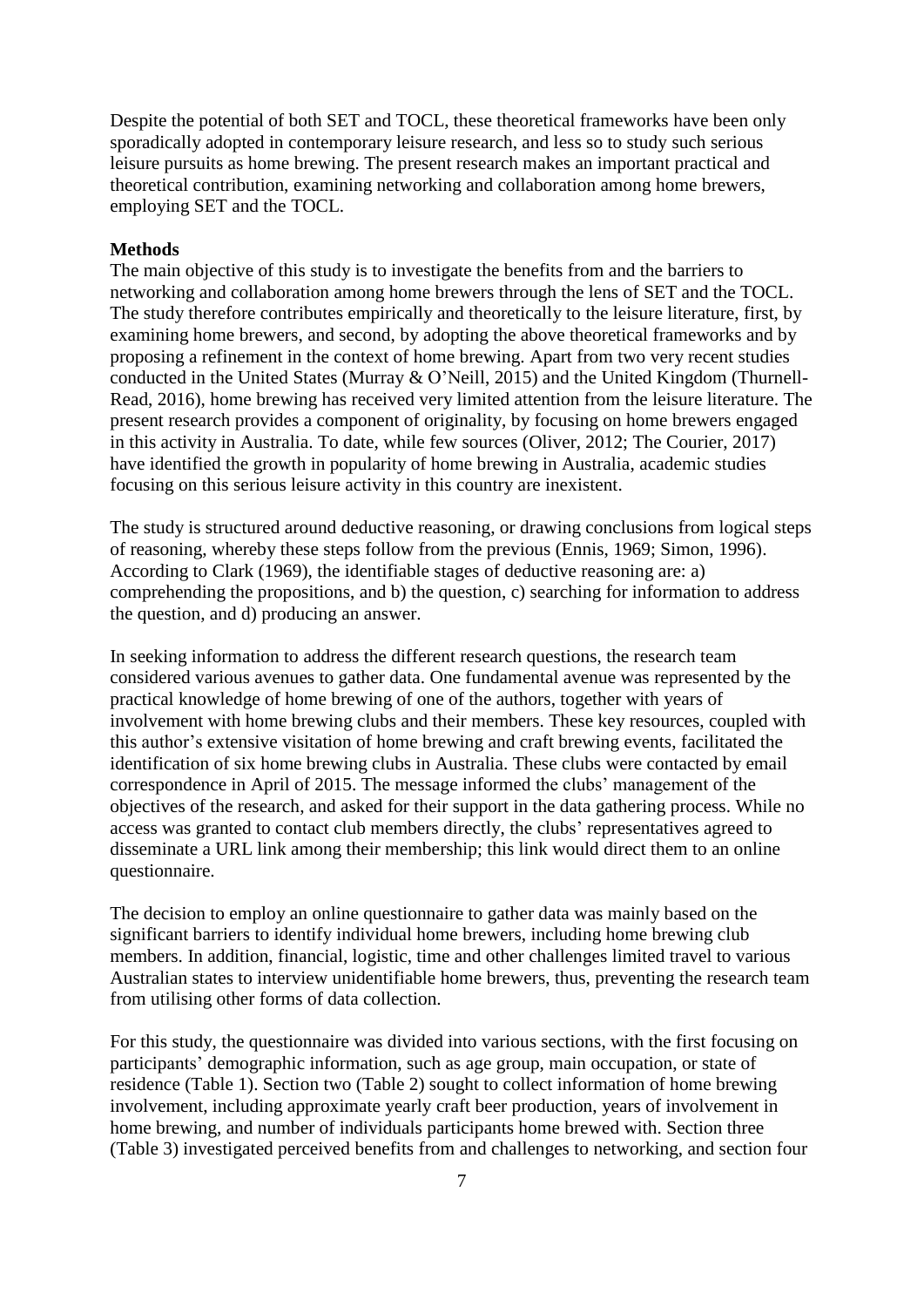(Table 5) perceived benefits from and challenges to collaborating. Both sections employed a Likert-type scale, where participants were provided a battery of items, and were prompted to indicate their level of agreement from the following five points:  $1 =$  strongly disagree;  $2 =$ disagree;  $3$  = neither agree nor disagree;  $4$  = agree;  $5$  = strongly agree. Thus, in this study, level of agreement is defined as a 4.0 in the provided Likert-type scale.

In addition to considering various theoretical contributions (e.g., Blau, 1986, 1994; Homans, 1958; Wood & Gray, 1991), other sources that empirically investigate alliances, networking, cooperation and collaboration in various contexts. For example, studies focusing on the craft brewing and wine industries were consulted (Duarte Alonso, 2011; Lewis, Byrom, & Grimmer; 2015; Plummer et al., 2006, 2005; Somogyi et al., 2010; Taplin, 2010; Wargenau & Che, 2006). The decision to consider these sources, which primarily examine the above themes from an entrepreneurial/business perspective, was partly due to the lack of studies investigating both networking and collaboration among home brewers. In addition, space was provided at the end of these sections for participants to add comments, which complemented the quantitative data gathered in the scaled items (Table 3, 5).

The online questionnaire remained open between April and June of 2015; during this time, three reminders were sent to the clubs. These efforts resulted in gathering 219 useable responses. Given that members' information was maintained confidential, numbers of all contacted individuals (home brewers) were not released; therefore, no precise response rates could be calculated.

In analysing the predominantly quantitative data, one-way analysis of variance (ANOVA, Scheffé post hoc) was perceived as the most efficient way to 'construct the answer' (Clark, 1969). Thus, Scheffé post hoc was used to test statistically significant relationships between three or more variables from the demographic data and the scaled items (Table 2, 3). In the following sections, selected comments are unidentifiable and abbreviated, for instance, Participant 1: P1, and Participant 2: P2; these comments also significantly contributed to the deductive reasoning adopted in the study, namely, constructing answers.

## *Demographic results: brewers and participants*

As illustrated in Table 1, nearly three-fourths (72.6%) of participants were 45 years old or younger, and almost all were males. The findings also suggest that, financially, the professions of the majority of participants allow them to support their home brewing hobby, including purchasing equipment or ingredients. An unbalanced geographic distribution of home brewers was noticed, with over 70 percent being located in the states of Victoria and Western Australia.

Table 1 Here

## **Results**

Most participants indicated home brewing in capital cities (Table 2). An almost equal split was noticed regarding the time since participants became involved in home brewing, with 47.5 percent indicating brewing for five years or less, and the rest (52.5%) at least for five years. Nearly 60 percent of participants brewed less than 400 litres per year. Predominantly, home brewing was perceived as a social or group activity, with 57.5 percent brewing with one or more individuals, and 11.9 percent with six or more. Social friends, followed by brew club and family members were the most preferred groups participants chose for their home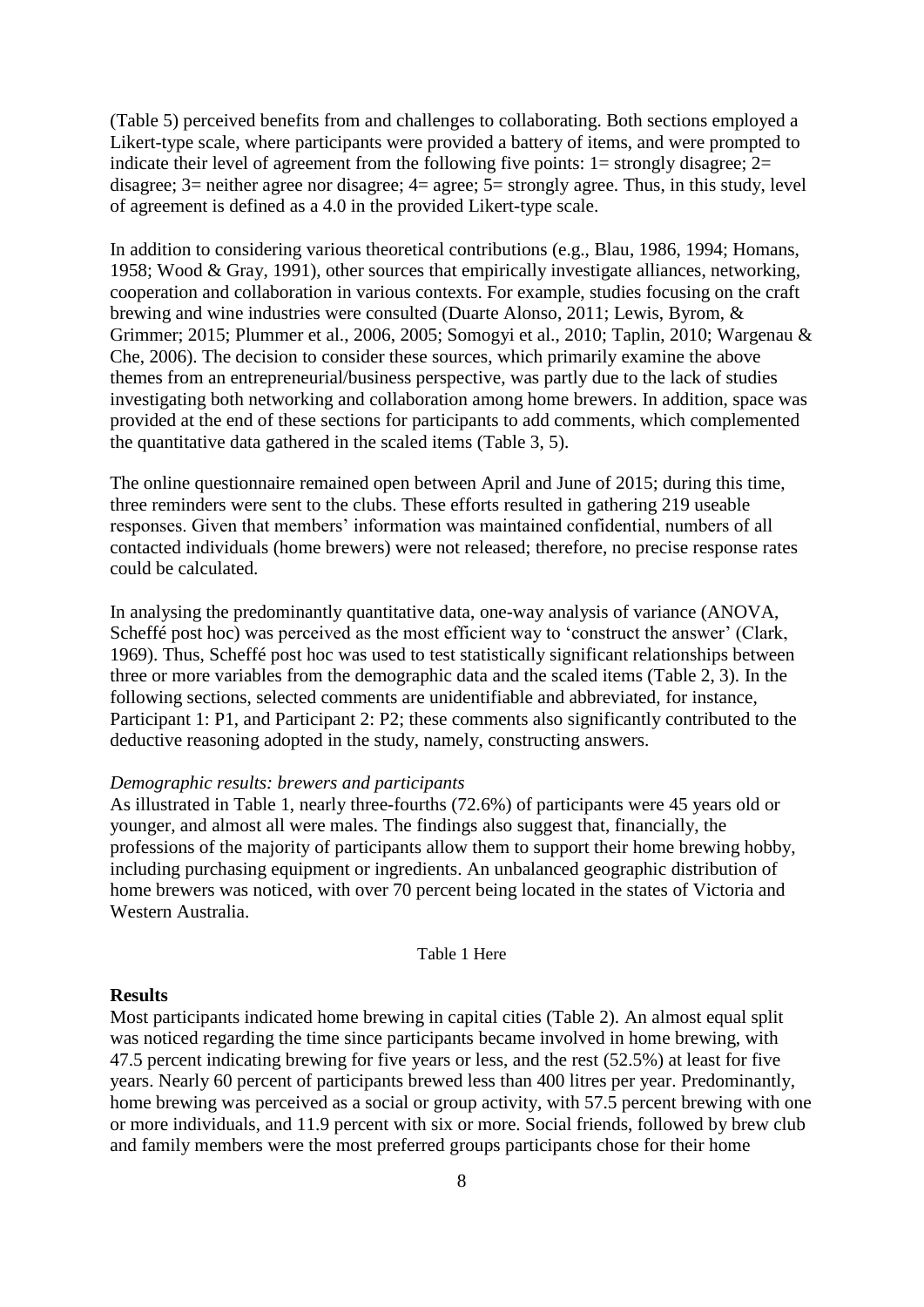brewing activities. These findings confirm strong associations between home brewing and different forms of networking.

#### Table 2 Here

#### *RQ1, RQ2: Networking, benefits and barriers*

Participants' responses clearly demonstrated agreement with the items designed to identify main perceived benefits from networking (Table 3). Indeed, such agreement was reflected in six of the nine items, which underline the importance of social networking among home brewers. Partly related to this finding, earlier research conducted among small business operators (Miller, Besser, & Malshe, 2007) revealed that a social capital construct, shared vision, together with trust, was one key benefit from networking. In fact, sharing knowledge of recipes, camaraderie, the feeling of being able to rely on networks, and openness of communication were areas in which participants agreed most strongly. However, while the level of agreement was not reached, other areas also emerged as significant or close to the agreement level, for instance, tangible benefits, such as sharing supplies, knowledge, and increasing the network of home brewers. The space provided in this part of the questionnaire elicited various comments, with the following selection highlighting intangible benefits, such as socialising, reciprocation, mutual support, or opportunities to learn, with clear implications for home brewing outcomes:

#### Table 3 Here

P1: *The home brewing scene and brewing industry (I dare to say worldwide) is extremely social, supportive and open. It accepts new members without bias and everybody assists each other and provide support. Brewers learn to be open and sharing with [sic] recipes, ingredients and equipment.*

P2: *Spread and share knowledge and enthusiasm within the beer networks, but also to members of the wider community.*

P3: *Being in a group with a wide variety of ages, knowledge, experience and passions increases the chance of being able to improve with each brew.*

P4: *…networking [with] others that are involved in craft brewing helps my limited knowledge grow, which hopefully transfers to making better beer…*

P5: *Brewing and sharing beer is a good opportunity to socialise with like-minded people.*

In contrast, apart from lack of time to develop networks, all other means concerning challenges of networking were well below the neutral level (mean=3.00). In addition, only few comments, including the following, were provided, which further suggests that benefits significantly outweighed any perceived challenges:

P6: *The stigma attached to brewing… a brewer that is drinking all day, every day, and makes strong beers just so they can get drunk.*  P7: *Legislative frameworks prohibit us sharing our craft with the general public...*

Testing the internal reliability of the nine items pertaining to perceived benefits, and the six of perceived challenges in networking resulted in a Cronbach's Alpha of .846, and .759, respectively, thus, confirming the appropriateness of conducting statistical tests (Table 4). Statistically significant differences were primarily noticed based on participants' geographic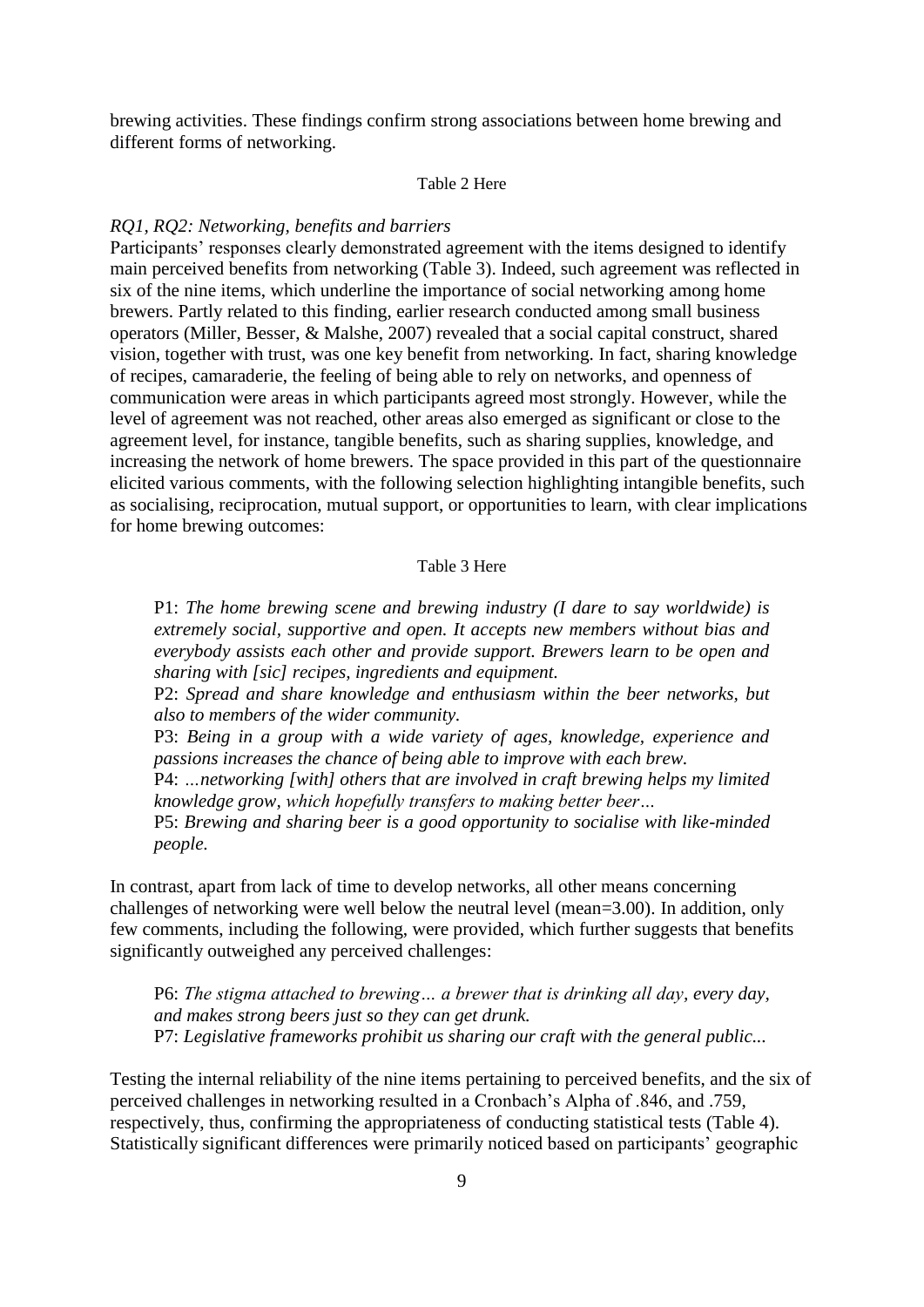location and the number of people involved in home brewing activities. Those individuals living or home brewing in regional centres clearly agreed less than the other two groups concerning benefits related to collegiality, camaraderie and networking. In all three items, the group living in capital cities agreed more. In contrast, and despite the low means, participants living in regional centres agreed more with the fear of sharing information as a barrier to networking, while, as expected, the group living in rural areas agreed more with geographic isolation as a barrier to networking (Table 4).

#### Table 4 Here

A pattern was identified, in that, the larger the group of home brewers, the stronger was the agreement with various perceived benefits. Such was the case of the largest group of six or more home brewers, who clearly agreed more than the other groups with regard to sharing intangible (knowledge of recipes), and tangible (equipment) resources, and increasing contacts. Regarding these results, Miller et al. (2007) found that sharing resources, for instance, information about technology, suppliers, and new techniques, was a key additional benefit from networking for small business owners. In a further case, the group composed of one to five individuals agreed more with the feeling of having colleagues when needed (Table 4). In this case, however, all three groups indicated level of agreement. In contrast, the group of individual home brewers agreed more with the lack of perceived benefits as a barrier to networking.

#### *RQ3, RQ4: Collaboration, benefits and barriers*

Perceived benefits from collaboration primarily emerged in terms of improvements in the craft beer product, for instance, increasing quality, gaining strategic knowledge, hands-on experience by practicing with others, and broadening the range of craft beer varieties (Table 5). Near the level of agreement (mean=4.00), participants also perceived that collaboration contributed to strategic knowledge gains, namely, of what other home brewers did internationally. In turn, and in contrast to the perceived benefits from networking (Table 3), gaining basic knowledge was modestly valued. This finding suggests that, mainly, basic knowledge of home brewing may occur at the earlier stages of networking. Once higher levels of networking- and collaboration- occur, basic knowledge may no longer apply, and instead, higher quality and knowledge levels are key objectives of networks and collaborative efforts (Table 5). This notion was partly supported by some of the following verbatim comments:

P8: *Collaborative brewing is highly regarded in the home brew scene and within the commercial brewing industry. It exposes everybody to an increased level of quality and availability of ingredients etc. It gives you an opportunity to expand your knowledge. Two heads are better than one!*

P9: *The ability to make beers collaboratively that I would not be able to [make] on my own…*

P10: *Learning how to evaluate beer properly. Learning process improvements. Learning more technical aspects…*

P11: *Engineering tips and designs for homebrew equipment…*

## Table 5 Here

Aligned with these comments, wine research (Aylward, Glynn, & Gibson, 2006) revealed the importance of firm collaboration in various innovative practices, including marketing and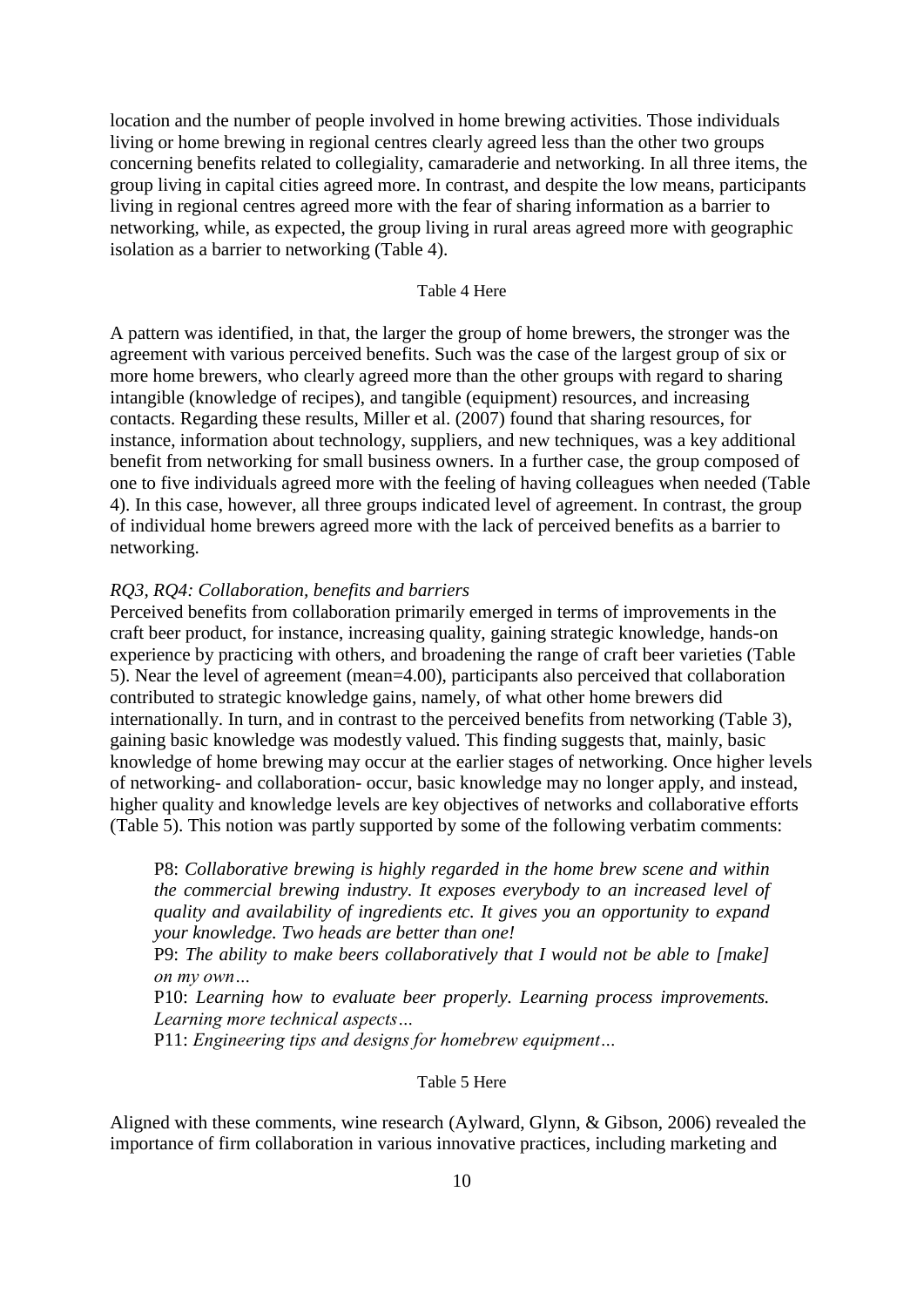research, with wineries often collaborating with one another to use research. Another study in the wine industry (Duarte Alonso, 2011) identified additional benefits, such as exchanging ideas and reciprocal promotion. Finally, the significance of friendships was also emphasised (P12): *"Build stronger relationships with other families"*, and financial benefits (P13): *"Cheaper ingredients through group buying."* 

As had been the case concerning perceived challenges to networking, almost all scaled items attained a mark below 'neutral' (mean=3.00). Lack of time to develop collaborative relationships, feelings of unfairness, in that participants claimed that others benefitted more than they did from collaborating, and geographic isolation were the three highest ranked items reflecting barriers to collaborating. Verifying the internal reliability of the scaled items confirmed a Cronbach's Alpha of .784 (perceived benefits from collaborating) and .797 (perceived challenges to collaboration), which supported further analysis. Subsequently, various statistically significant differences emerged by running Scheffé post-hoc. As illustrated (Table 6), the size of the group involved in home brewing was a fundamental factor in the perception of benefits from collaborating. Indeed, in all but one case, the group composed of six or more people clearly agreed more than the smaller group (between one and five), and the individual home brewers. These differences were most obvious regarding the perceived importance of learning more through involvement with other home brewers, increasing the variety of styles in one's beer selection, or in sharing hardware/supplies. The learning element is also reflected in one recent academic contribution investigating home brewers (Olsen et al., (2014). In fact, while fun, enjoyment, excitement and personal development constituted home brewers' key intrinsic motivational factors, learning opportunities was the extrinsic motivational factor they most agreed with (Olsen et al., 2014).

In contrast and somewhat expected, the group composed of home brewers conducting their leisure activity individually perceived some barriers to collaboration more strongly than the other groups. Perceived lack of gaining benefits from collaboration, unwillingness to work collaboratively for fear of disclosing home brewing information, and lack of resources were perceived more strongly as reasons for not collaborating.

#### Table 6 Here

## **Discussion**

Both the SET and the TOCL emerged as useful theoretical frameworks to study and develop understanding of networking and collaboration in home brewing activities. The following sections will discuss the alignments between theory and findings; this discussion will be supported by a refinement of both theories in the context of home brewing (Figure 1).

#### *RQ5a: Extent of applicability of SET*

The items related to the perceived benefits from networking that were ranked within the level of agreement (Table 3) clearly emphasise the behavioural dimension of exchanges. These items are also closely aligned with Emerson's (1976) suggested vocabulary of SET, with reward, value, transaction, or outcome emerging from home brewers' networking activities. First, sharing basic knowledge of home brewing, such as recipes, tools, or equipment, strongly aligns with the above elements of Emerson's (1976) vocabulary. Sharing knowledge is also aligned with Blau's (1994) view that, initially, new acquaintances engage in minor transactions that entail limited trust and limited risk.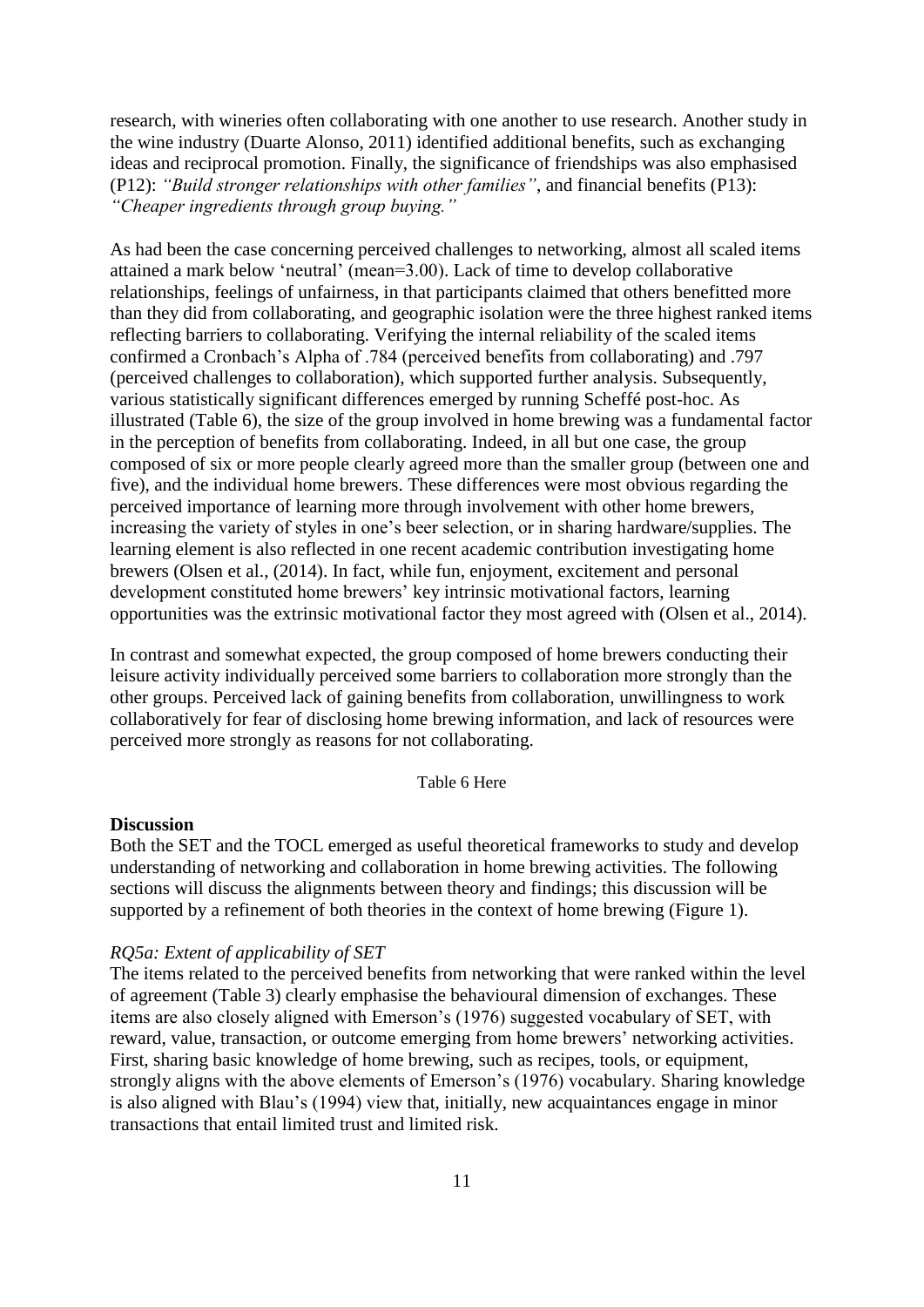Sharing strategic knowledge of what home brewers do at a national or international level, and sharing hardware/supplies, which scored near the agreement level, also imply perceived value, reward, and transaction (Emerson, 1976). However, these three items also suggest that the level of trust and risk Blau (1994) refers to is much higher; hence, an argument is made that, to qualify for these transactions, network development requires various stages of exchanges for trustworthiness to build, and for perceived risk to decrease.

Second, camaraderie, one of the benefits participants most agreed with, provides a feeling of being associated with or belonging to a group, healthy relationships, and intrinsic fulfilment. As implied by Dwyer et al. (2007), before becoming involved in these networks, participants may reflect on the potential costs and the benefits from such relationships. Blau's (1994) point of initially committing to the reciprocal relationship in a limited way also applies to this situation, as camaraderie may entail mutual support, interaction and solidarity (Uehara, 1990) primarily. Third, the feeling of being able to rely on networks to make improvements further underscores Emerson's (1976) notion of value, reward and outcome participants perceived from networking relationships.

Fourth, openness in communication, and the feeling of having colleagues that could be contacted, either to make improvements, or even as a moral/emotional support, are in line with Blau (1994), in that such elements may help build trustworthiness between both parties. Importantly, while perceived gains from networking were clearly indicated by participants, an assumption could be made regarding their home brewing colleagues, who may equally expect or consider some form of reciprocation. Thus, the notion of 'giving much to others' (Homans 1958) fits in this context of expected gains, with both parties expecting to balance out or reach an equilibrium in their transactions.

## Figure 1 Here

#### *RQ5b: Extent of applicability of TOCL*

The results (Table 5) also revealed several associations with the TOCL, and more precisely, with the elements proposed by Wood and Gray (1991). First, the characteristics of home brewing undoubtedly emphasise the importance of collaborating in producing quality and variety of beers. Such importance is reflected in home brewers' involvement sampling beers or participating in home brewing competitions (Murray & O'Neill, 2015) to showcase their craft beers. These characteristics strongly suggest that improvement, for instance, of knowledge, techniques and practices, ultimately leading to the final product, is one key aspect illustrating home brewers' 'problem domain' (Wood & Gray, 1991).

The fact that participants' agreement is strongest with regard to increasing the quality of beer as a beneficial outcome of collaboration implies an alignment with Wood and Gray's (1991) proposition, namely, regarding the existence of common interests with other home brewers. Stakeholders of a problem domain is also confirmed in other items (Table 5) that highlight ways in which the final beer product could be influenced. Such is the case of gaining strategic knowledge of what other home brewers do nationally and internationally, learning by brewing beer with other home brewers, or increasing the range of styles of beer selection, which may also contribute to learning and skill improvement.

At the same time, while home brewers may collaborate in various forms to make improvements in their beer, and therefore have a more fulfilling home brewing experience,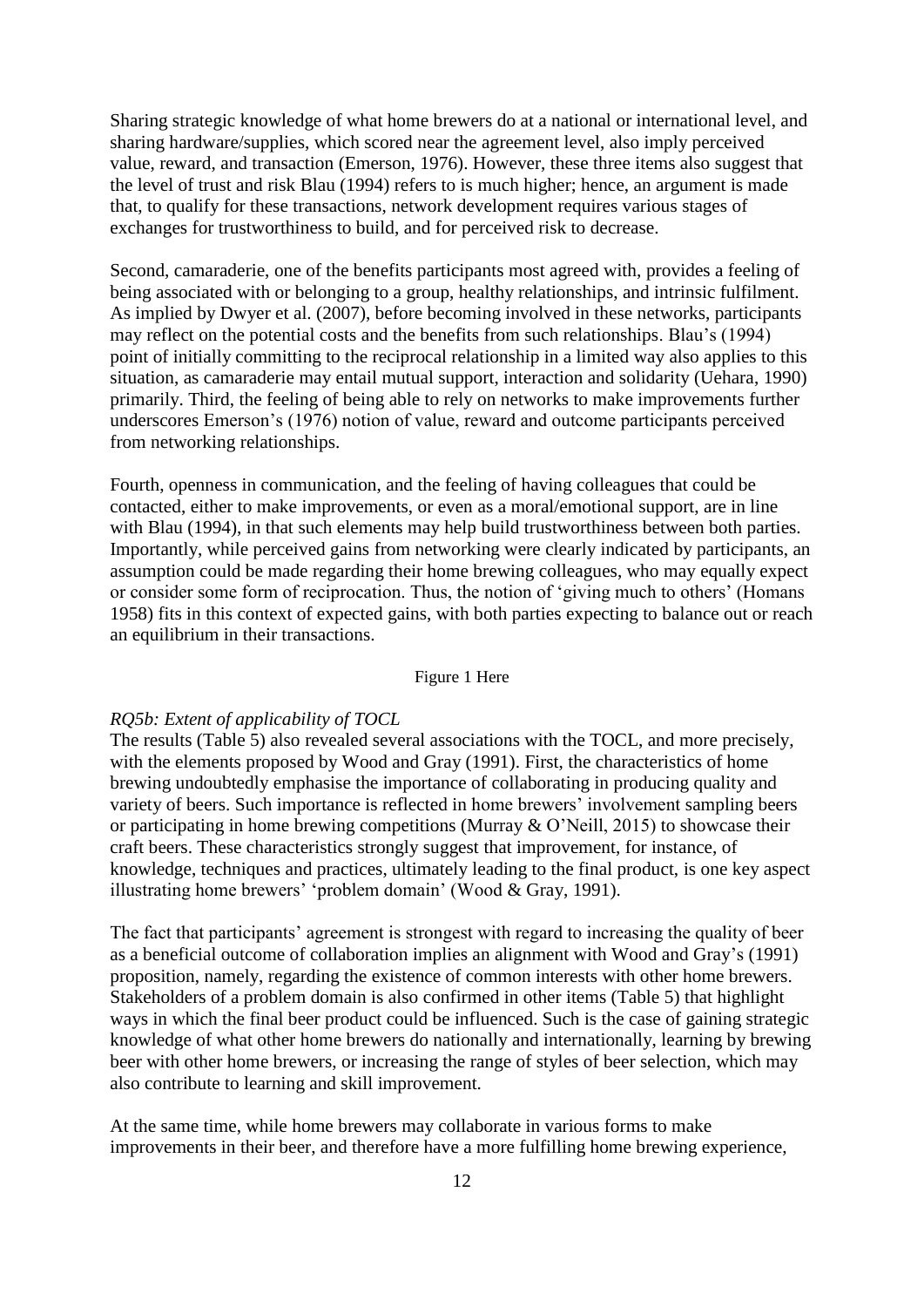the ultimate decision on quality may be taken autonomously or independently. This autonomy could be reflected in home brewers' direct involvement in the brewing process. The items of Table 5 indicating home brewers' agreement with aspects associated with the benefits from collaborating also underscore the role of interactive processes, illustrated in participants' involvement (Wood & Gray, 1991).

Further, the shared norms and rules referred to by Wood and Gray (1991) could be interpreted in terms of principles of social interactions with other home brewers, and following a 'script' or basic principles during the process of home brewing. Similarly, the first six items in Table 5 also align with the elements of action or decision, implying focus on objectives. Alignment is also revealed regarding domain orientation, which emphasises actions or processes related to the problem domain that initially triggered collaborative relationships among home brewers, for instance, leisure, goals of improving brewing, higher beer quality, and increased beer variety. Finally, outcomes are reflected in the different ways in which collaboration among home brewers is directed, again, focusing on improving beer quality. Together with social exchanges, these outcomes contribute to creating more memorable and more rewarding home brewing experiences.

# **Conclusions**

Despite the importance of home brewing highlighted in different reports (Clifton, 2016; Hill, 2016, Wells, 2015), apart from very few recent contributions (Murray and O'Neill 2015; Thurnell-Read 2016), to date, this serious leisure activity has been explored to a very limited extent. This exploratory study sought to narrow the existing knowledge gap, and contribute to the leisure literature, examining Australian home brewers' perceived benefits from and barriers to networking and collaborating. In doing so, the SET and the TOCL were employed. Sharing resources, camaraderie, and socialising emerged as participants' main perceived benefits from networking, while lack of time was only modestly recognised as a limitation. In addition, making improvements in various fronts, especially in quality, learning more about brewing by practicing with other home brewers, or gaining strategic knowledge of what home brewers did elsewhere (nationally, internationally) were key perceived benefits from collaboration.

Several statistically significant differences were revealed. For instance, those participants living in capital states agreed significantly more with benefits from networking in the form of camaraderie, and with feelings of having colleagues they could contact when needed than did their counterparts. Differences were also apparent concerning collaboration, with home brewing groups of six or more people clearly agreeing more with making gains in quality, and increasing the number of beer styles than did those brewing in smaller groups.

Various links between the two predominant themes under investigation (networking and collaboration) and the adopted theoretical frameworks were identified. These links constitute an important theoretical contribution of the present research. For example, perceived benefits of sharing basic knowledge of home brewing aligned with transaction, value, and outcome (Emerson, 1976), and with the notion of low risk and trust that characterise transactions between new acquaintances (Blau, 1994). In addition, participants' perceived benefits from collaboration, especially through quality improvements and increased strategic knowledge, primarily associated with 'stakeholders of a problem domain' (Wood & Gray, 1991). Interactive processes, with home brewer meetings to collaborate; shared norms and rules, following principles and processes of home brewing; domain orientation, focusing on both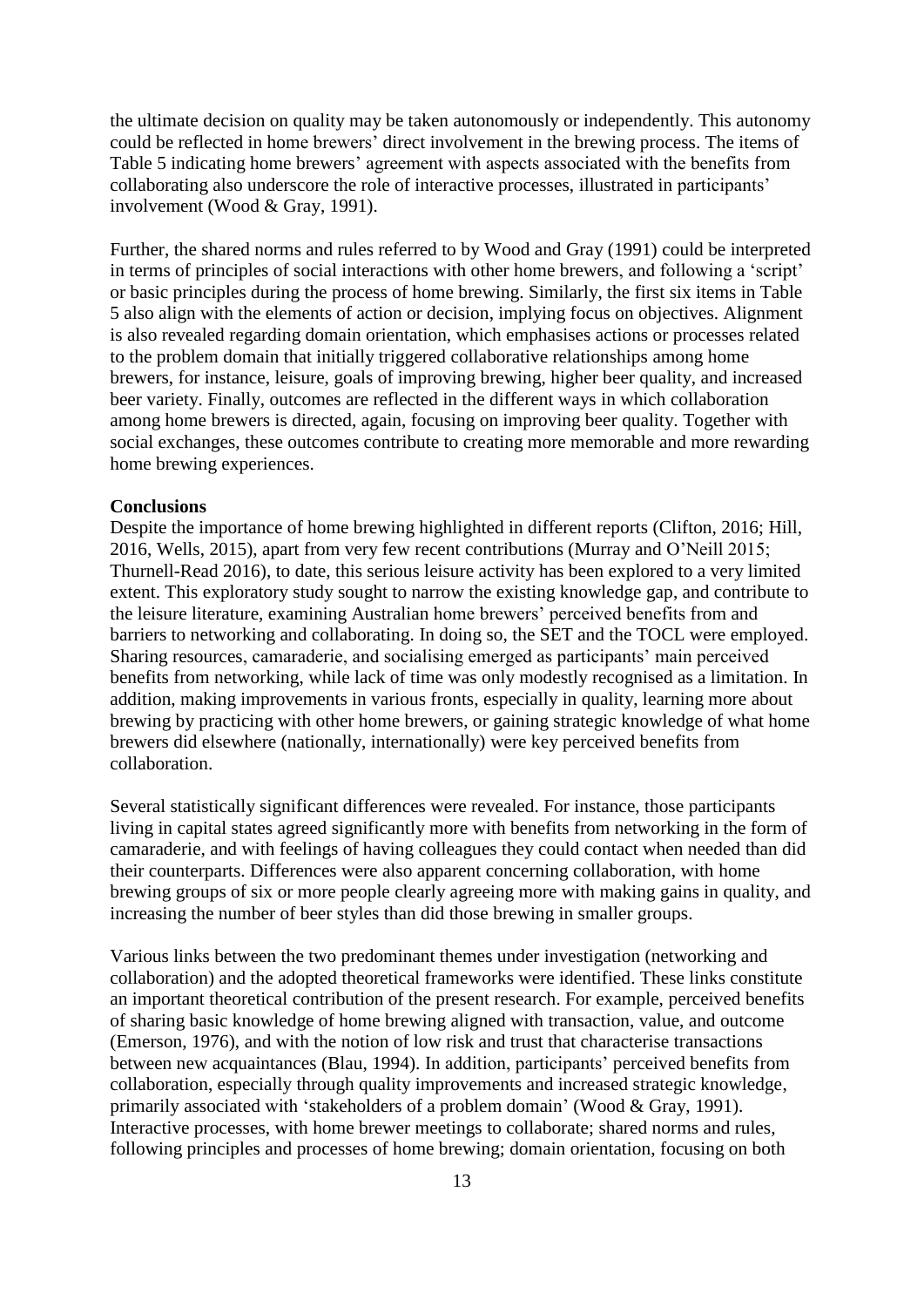improvements and purposes of collaboration; and outcomes, which relate to the ultimate goals of collaborative efforts, were additional alignments with Wood and Gray's (1991) contribution.

#### *Implications*

From a practical standpoint, the findings emphasise the significance of social networks and collaborating in one form of serious leisure. Moreover, while many individuals prefer to be involved in home brewing alone, without any other companionship, the implications for those engaging with other individuals are very clear. Benefits, including improved learning skills and knowledge while building camaraderie, personal relationships, emotional and other forms of support (e.g., feelings of having colleagues home brewers can rely on) further underline the importance of these social exchanges. The perceived benefits through collaborating efforts have implications for this leisure activity, namely, in the form of perceived quality and variety of craft beer products, and further reinforce those benefits accrued through social networks.

Based on the study's findings, a suggestion is made that, through networking and collaboration, both tangible and intangible rewards could also be achieved in other leisure activities. For instance, networking and collaboration could be very beneficial in leisure pursuits where participants compare or comment on each other's work. Such is the case in the domain of arts (patchwork, painting), food preparation (cooking, baking), or tool-building (carpentry). The networking and collaborative attitudes among practitioners could help fellow participants, as well as other individuals of various age groups (senior, young adults) and from different walks of life develop their hands-on or communication skills. Importantly, these experiences, both by those providing, promoting, exchanging or even receiving support and knowledge could lead to various significant intrinsic rewards, including personal fulfilment, self-reliance, confidence and empathy.

The findings also highlight theoretical implications. With regard to SET, and in line with Blau (1994), while more commitment to networking and social exchanges entails higher levels of risk and trust, as illustrated in the findings (e.g., Table 3), these exchanges could also lead to rewarding experiences. The opposite, only maintaining social networks, without any ambition or predisposition to grow, may not produce significant results or benefits for either party. Further, even when reciprocity (Homans, 1958; Hu & Kettinger, 2008) among home brewers is a continuous process, which may not reach a point of saturation or equilibrium, it symbolises engagement and a willingness to contribute to relationship-building and personal growth. In this context of higher commitments, higher risk and more trust, reciprocal exchanges, and group solidarity (Uehara, 1990), SET provides a clear path to understand potential outcomes of social relationships in leisure pursuits.

Similarly, the different elements pertaining to the TOCL, such as stakeholders of a problem domain, interactive processes, action or decision, domain orientation and outcomes (Wood & Gray, 1991) provide a structure, which facilitates the understanding of associations between improvements and involvement in leisure. For instance, domain orientation underlines the significance for home brewers involved in collaborative efforts to direct their actions, processes, and decisions and address issues related to the 'problem domain' (Wood & Gray, 1991). Such orientation implies a group effort that, if well coordinated, could be critical in making improvements, again, resulting in more memorable leisure experiences.

*Limitations and Future Research*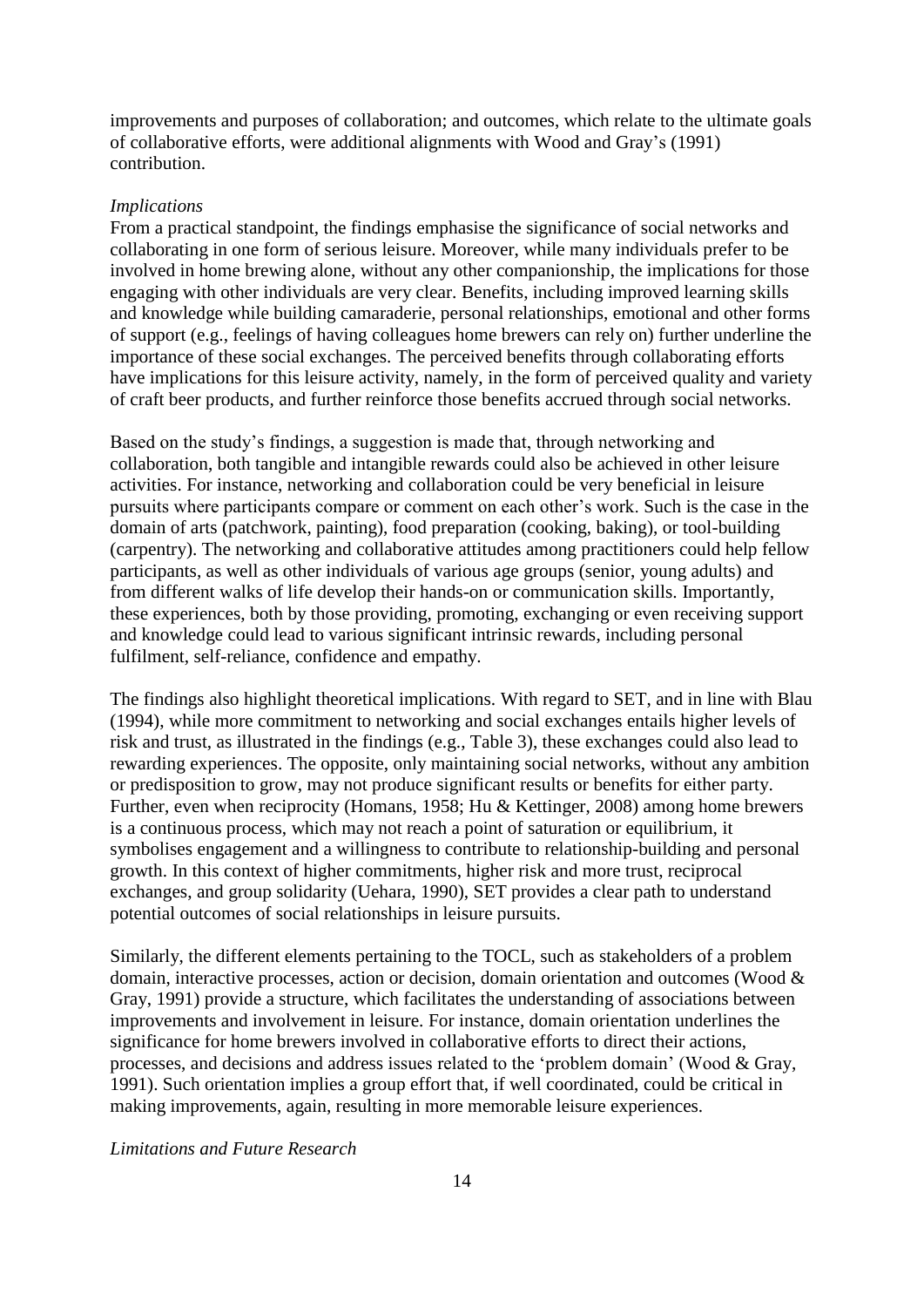While this exploratory study provided first-hand empirical results of an under-explored leisure activity, several limitations must be recognised. Fundamentally, given the confidential nature of the study, in that the questionnaire link was disseminated by home brewing club representatives, determining the response rate percentage was not possible. Second, the bulk of responses originated from two states; such over-representation prevented from making inter-state comparisons. Third, and similarly, in the absence of data collected both among home brewers in Australia and elsewhere, no country comparisons or analyses could be undertaken.

Future research could address some of the above limitations. For example, researchers could seek the support of home brewer clubs from various nations and gather data that would allow them to make country comparisons. Furthermore, future research could also include unstructured, in-depth, face-to-face interviews with home brewing club representatives; the experience and knowledge of these individuals could be very useful, complementing and enriching the content of the data collected through questionnaires. The further application of SET and the TOCL could also be a powerful element in future research conducted within the domain of home brewing or similar activities (e.g., hobby cooking, hobby baking). Employing these theoretical frameworks could also allow for confirming or disconfirming their impact and usefulness in this study, as well as contribute to their further refinement and development.

## **References**

- AHA (2016). *About the AHA.* Retrieved from<https://www.homebrewersassociation.org/>
- AHA (2014). *American Homebrewers Association: Homebrew sales hop 10 percent in 2013*. Retrieved from [https://www.brewersassociation.org/press-releases/shopsurvey\\_2014/](https://www.brewersassociation.org/press-releases/shopsurvey_2014/)
- Aylward, D., Glynn, J., & Gibson, B. (2006). SME innovation within the Australian wine industry: A cluster analysis. *Small Enterprise Research*, *14*(1), 42-54.
- Blau, P.M. (1986). *Exchange and power in social life*. New Jersey, Transaction Publishers.
- Blau, P.M. (1994). *Structural contexts of opportunities*. Chicago, IL: University of Chicago Press.
- Bruski, P.R. (2014). Reflections of tradition and innovation: An exploration of brewer's iconography. Proceedings of the Popular Culture Association / American Culture Association Conference, Chicago, Beer Culture, April 16-19, 2014; Chicago, IL.
- Cannatelli, B., Pedrini, M., & Grumo, M. (2015). The effect of brand management and product quality on firm performance: The Italian craft brewing sector. *Journal of Food Products Marketing*, forthcoming.
- Clark, H.H. (1969). Linguistic processes in deductive reasoning. *Psychological Review*, *76*(4), 387-404.
- Clifton, K. (2016). *Homebrew shop moves into bigger premises – as craze gains popularity.* Nottingham Post online. Retrieved from [http://www.nottinghampost.com/cheers-home-ales-head-boomtime/story-28564169](http://www.nottinghampost.com/cheers-home-ales-head-boomtime/story-28564169-detail/story.html) [detail/story.html](http://www.nottinghampost.com/cheers-home-ales-head-boomtime/story-28564169-detail/story.html)
- Duarte Alonso, A. (2011). "Standing alone you can't win anything": The importance of collaborative relationships for wineries producing muscadine wines. *Journal of Wine Research*, *22*(1), 43-55.
- Dwyer, C., Hiltz, S., & Passerini, K. (2007). *Trust and privacy concerns within social networking sites: A comparison of Facebook and MySpace.* Proceedings of the 13th Americas Conference on Information Systems, August 9–12, Keystone, CO.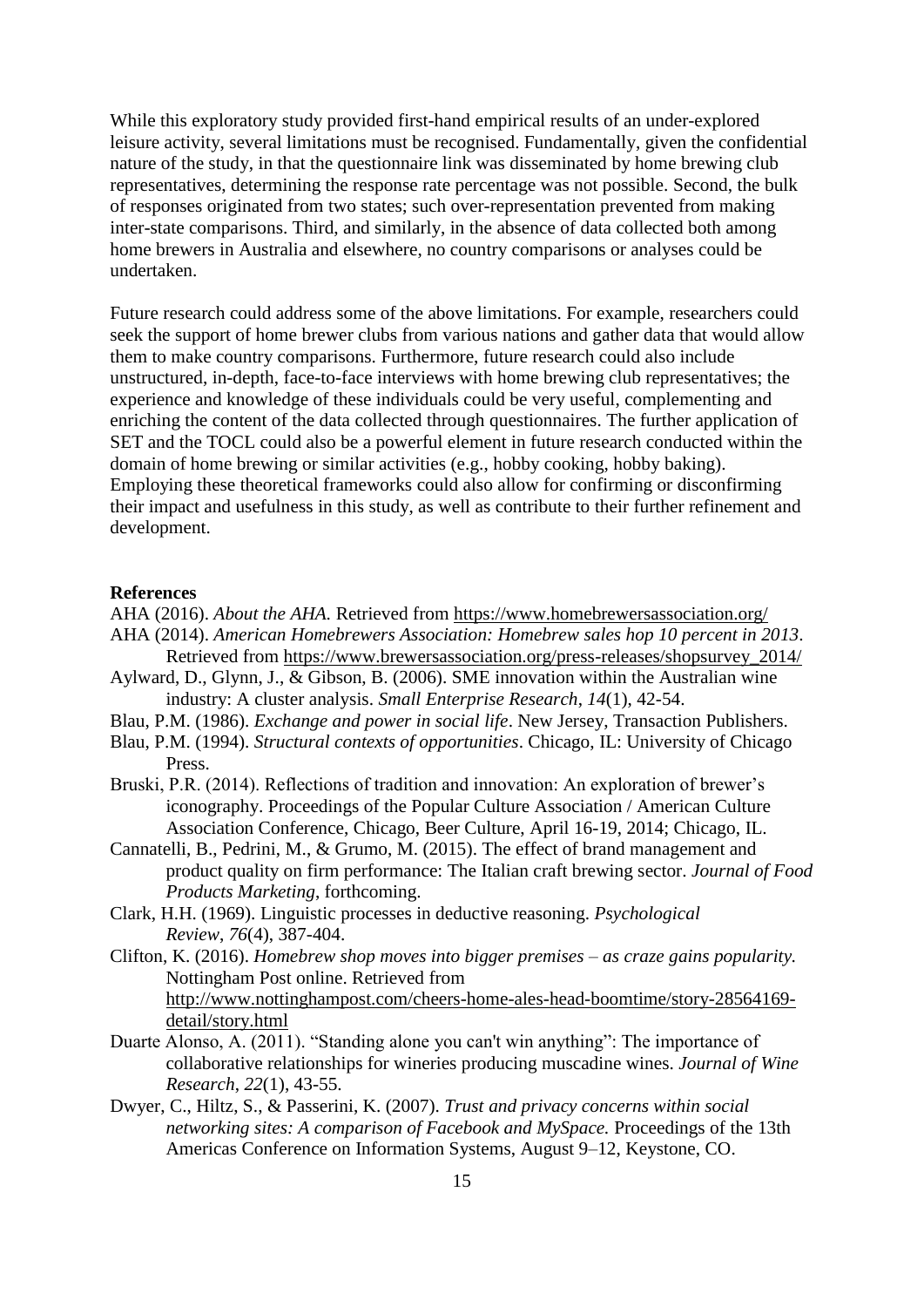Emerson, R.M. (1976). Social exchange theory. *Annual Review of Sociology*, 2, 335-362.

- Ennis, R. (1969). Logic in teaching, Prentice Hall, Englewood Cliffs, NJ.
- Forret, M.L., & Dougherty, T.W. (2004). Networking behaviors and career outcomes: differences for men and women? *Journal of Organizational Behavior*, *25*(3), 419-437.
- Forret, M.L., & Dougherty, T.W. (2001). Correlates of networking behavior for managerial and professional employees. *Group and Organization Management*, *26*(3), 283-311.
- Gadja, R. (2004). Utilizing collaboration theory to evaluate strategic alliances. *American Journal of Evaluation, 25*(1), 65-77.
- Gilmore, A., & Carson, D. (1999). Entrepreneurial marketing by networking. *New England Journal of Entrepreneurship*, *2*(2), 31-38.
- Gray, B. (1989). *Collaborating: Finding common ground for multiparty problems*. San Francisco, CA: Jossey Bass.
- Hill, M. (2016). *Home brewing popularity soars.* Stuff online. Retrieved from [http://www.stuff.co.nz/life-style/food-wine/drinks/78267931/Home-brewing](http://www.stuff.co.nz/life-style/food-wine/drinks/78267931/Home-brewing-popularity-soars)[popularity-soars](http://www.stuff.co.nz/life-style/food-wine/drinks/78267931/Home-brewing-popularity-soars)
- Homans, G.C. (1958). Social behavior as exchange. *American Journal of Sociology, 63*(6), 597-606.
- Hu, T., & Kettinger, W.J. (2008). *Why people continue to use social networking services: developing a comprehensive model.* Proceedings from the International Conference on Information Systems (ICIS), Paris, France, 14-17 December.
- Konovsky, M.A., & Pugh, S.D. (1994). Citizenship behavior and social exchange. *Academy of Management Journal*, *37*(3), 656-669.
- Lewis, G.K., Byrom, J., & Grimmer, M. (2015). Collaborative marketing in a premium wine region: the role of horizontal networks. *International Journal of Wine Business Research*, *27*(3), 203-219.
- Maciel, A.F., & Wallendorf, M. (2012). Leisure consumption as conspicuous work. *NA-Advances in Consumer Research, Volume 40*.
- Mandell, M.P. (2001). Collaboration through network structures for community building efforts. *National Civic Review*, *90*(3), 279-288.
- McLaughlin, R., Reid, N., & Moore, M. (2014). The ubiquity of good taste: A spatial analysis of the craft brewing industry in the United States. In M. Patterson, and N. Hoalst-Pullen (Eds.), The Geography of Beer: Regions, Environment, and Societies (pp. 131-154). New York, NY: Springer.
- Miller, N.J., Besser, T., & Malshe, A. (2007). Strategic networking among small businesses in small US communities*. International Small Business Journal*, *25*(6), 631-665.
- Murray, D.W. (2009). *Home brewing and serious leisure an empirical evaluation*. Unpublished doctoral thesis. Auburn University, Alabama.
- Murray, D.W., & O'Neill, M.A. (2015). Home brewing and serious leisure: exploring the motivation to engage and the resultant satisfaction derived through participation. *World Leisure Journal*, *57*(4), 284-296.
- Newman, D.B., Tay, L., & Diener, E. (2014). Leisure and subjective well-being: A model of psychological mechanisms as mediating factors. *Journal of Happiness Studies*, *15*(3), 555-578.
- Oliver, G. (2012). The Oxford Companion to Beer. New York, NY: Oxford University Press.
- Olson, E. D., Murphy, K. S., & Ro, H. (2014). An exploratory study of home brewers' motivational factors. *Journal of Foodservice Business Research*, *17*(3), 228-241.
- Plummer, R., Telfer, D., & Hashimoto, A. (2006). The rise and fall of the Waterloo-Wellington Ale Trail: A study of collaboration within the tourism industry. *Current Issues in Tourism*, *9*(3), 191.